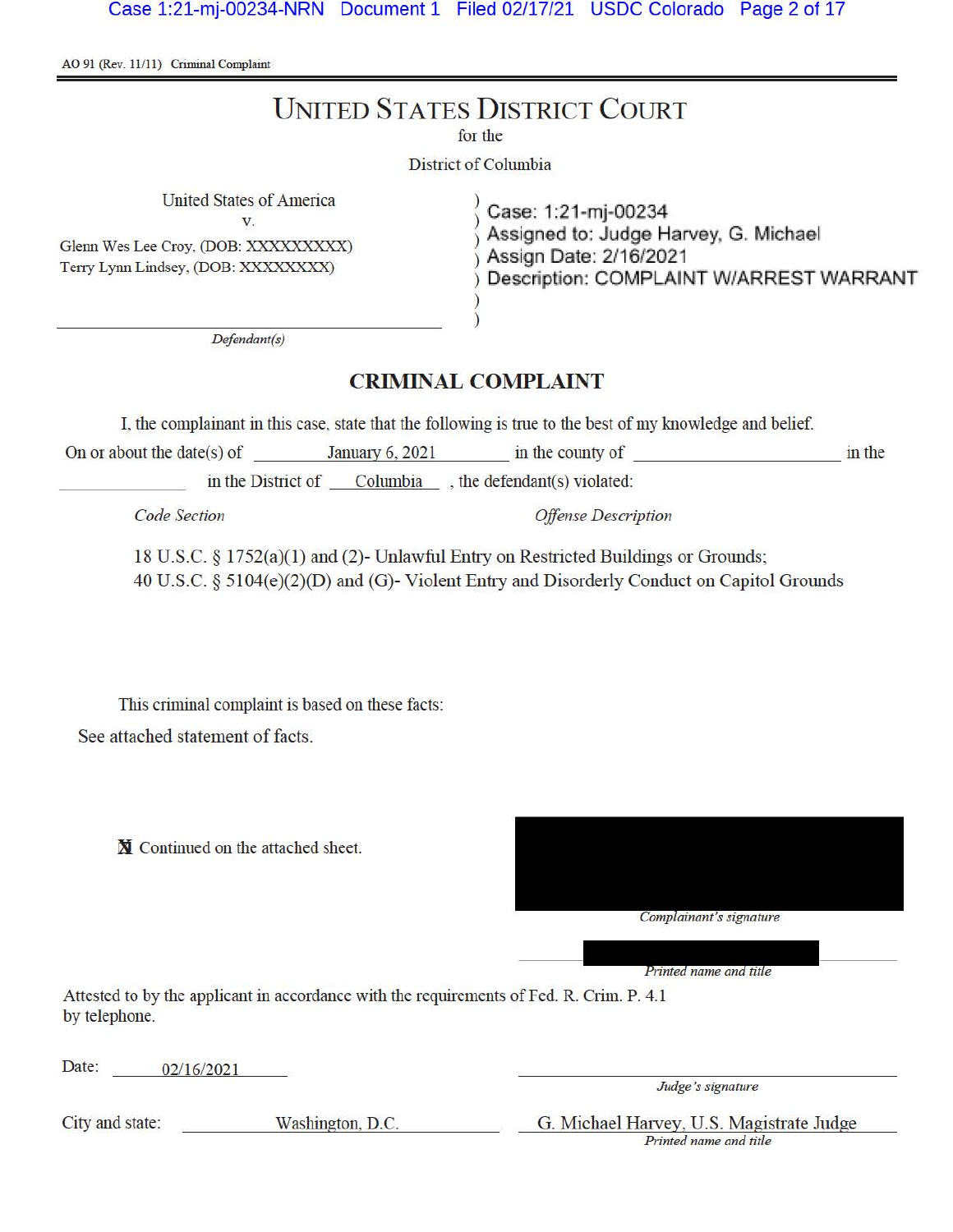Case 1:21-mj-00234-NRN Document 1 Filed 02/17/21 USDC Colorado Page 3 of 17 Case: 1 :21-mj-00234

Assigned to: Judge Harvey, G. Michael Assign Date: 2/16/2021 Description: COMPLAINT W/ARREST WARRANT

## **STATEMENT OF FACTS**

1. Your affiant, the Special Agent with the Federal Bureau of Investigation and is presently tasked with investigating criminal activity on the U.S. Capitol grounds on January 6, 2021. As a Special Agent, I am authorized by law or a Government agency to engage in or supervise the investigation of violations of Federal criminal laws.

2. The facts in this affidavit come from my personal observations; information obtained from other agents, witnesses, and agencies; and my training and experience. This affidavit is intended to show merely that there is sufficient probable cause for the requested warrant. It does not set forth all of my knowledge, or the knowledge of others, about this matter.

## *Background: Events at the U.S. Capitol on January 6, 2021*

3. The U.S. Capitol is secured 24 hours a day by U.S. Capitol Police. Restrictions around the U.S. Capitol include permanent and temporary security barriers and posts manned by U.S. Capitol Police. Only authorized people with appropriate identification are allowed access inside the U.S. Capitol. On January 6, 2021, the exterior plaza of the U.S. Capitol was also closed to members of the public.

4. On January 6, 2021, a joint session of the United States Congress convened at the United States Capitol, which is located at First Street, SE, in Washington, D.C. During the joint session, elected members of the United States House of Representatives and the United States Senate were meeting in separate chambers of the United States Capitol to certify the vote count of the Electoral College of the 2020 Presidential Election, which had taken place on November 3, 2020. The joint session began at approximately 1:00 p.m. Shortly thereafter, by approximately 1:30 p.m., the House and Senate adjourned to separate chambers to resolve a particular objection.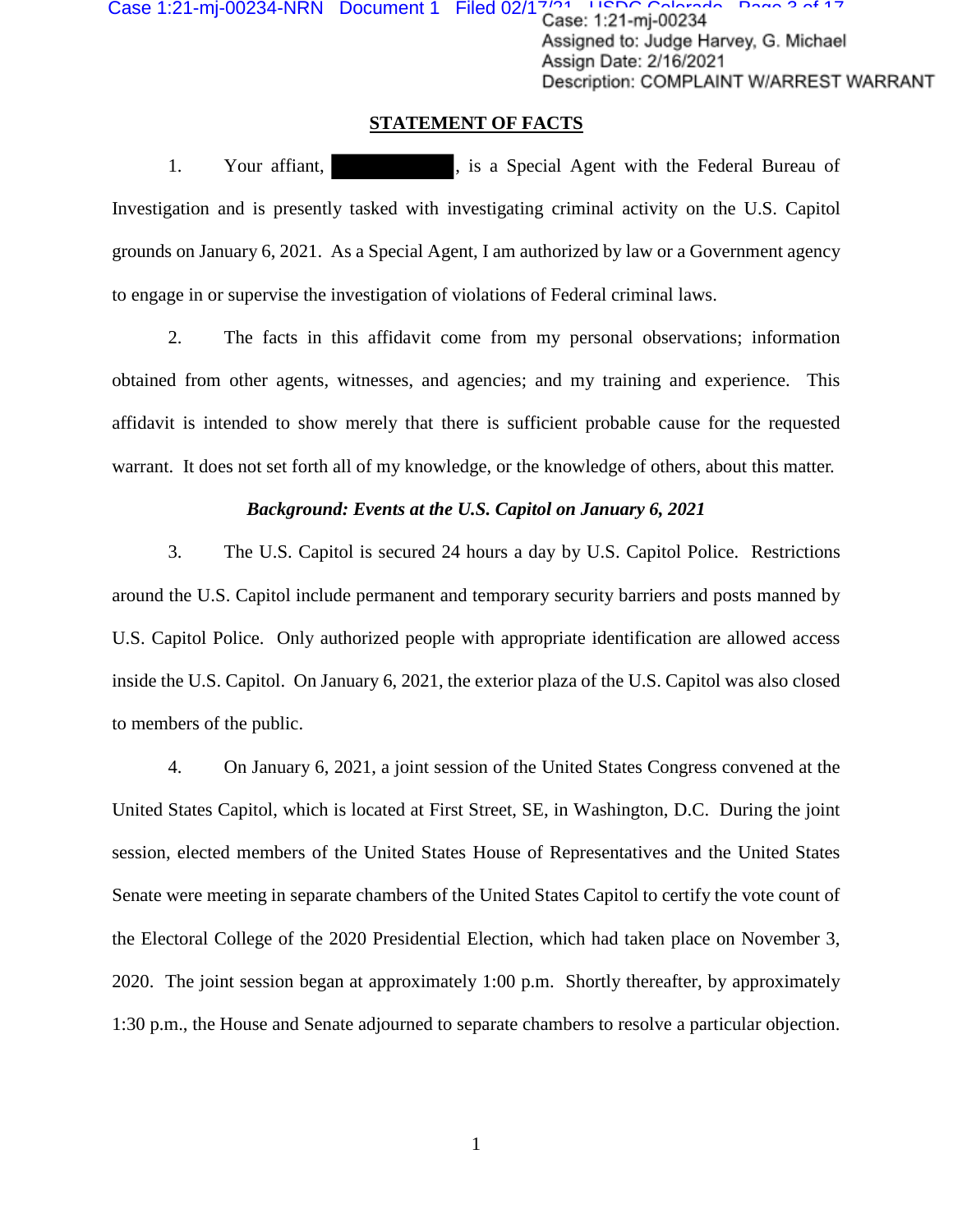#### Case 1:21-mj-00234-NRN Document 1 Filed 02/17/21 USDC Colorado Page 4 of 17

Vice President Mike Pence was present and presiding, first in the joint session, and then in the Senate chamber.

5. As the proceedings continued in both the House and the Senate, and with Vice President Mike Pence present and presiding over the Senate, a large crowd gathered outside the U.S. Capitol. As noted above, temporary and permanent barricades were in place around the exterior of the U.S. Capitol building, and U.S. Capitol Police were present and attempting to keep the crowd away from the Capitol building and the proceedings underway inside.

 6. At such time, the certification proceedings were still underway and the exterior doors and windows of the U.S. Capitol were locked or otherwise secured. Members of the U.S. Capitol Police attempted to maintain order and keep the crowd from entering the Capitol; however, shortly after 2:00 p.m., individuals in the crowd forced entry into the U.S. Capitol, including by breaking windows and by assaulting members of the U.S. Capitol Police, as others in the crowd encouraged and assisted those acts.

 President Pence remained in the United States Capitol from the time he was evacuated from the 7. Shortly thereafter, at approximately 2:20 p.m. members of the United States House of Representatives and United States Senate, including the President of the Senate, Vice President Mike Pence, were instructed to—and did—evacuate the chambers. Accordingly, the joint session of the United States Congress was effectively suspended until shortly after 8:00 p.m. Vice Senate Chamber until the sessions resumed.

depicted evidence of violations of local and federal law, including numerous individuals inside the 8. During national news coverage of the aforementioned events, video footage and photographs which appeared to be captured on mobile devices of persons present on the scene U.S. Capitol building without authority to be there, individuals seeking to disrupt the

2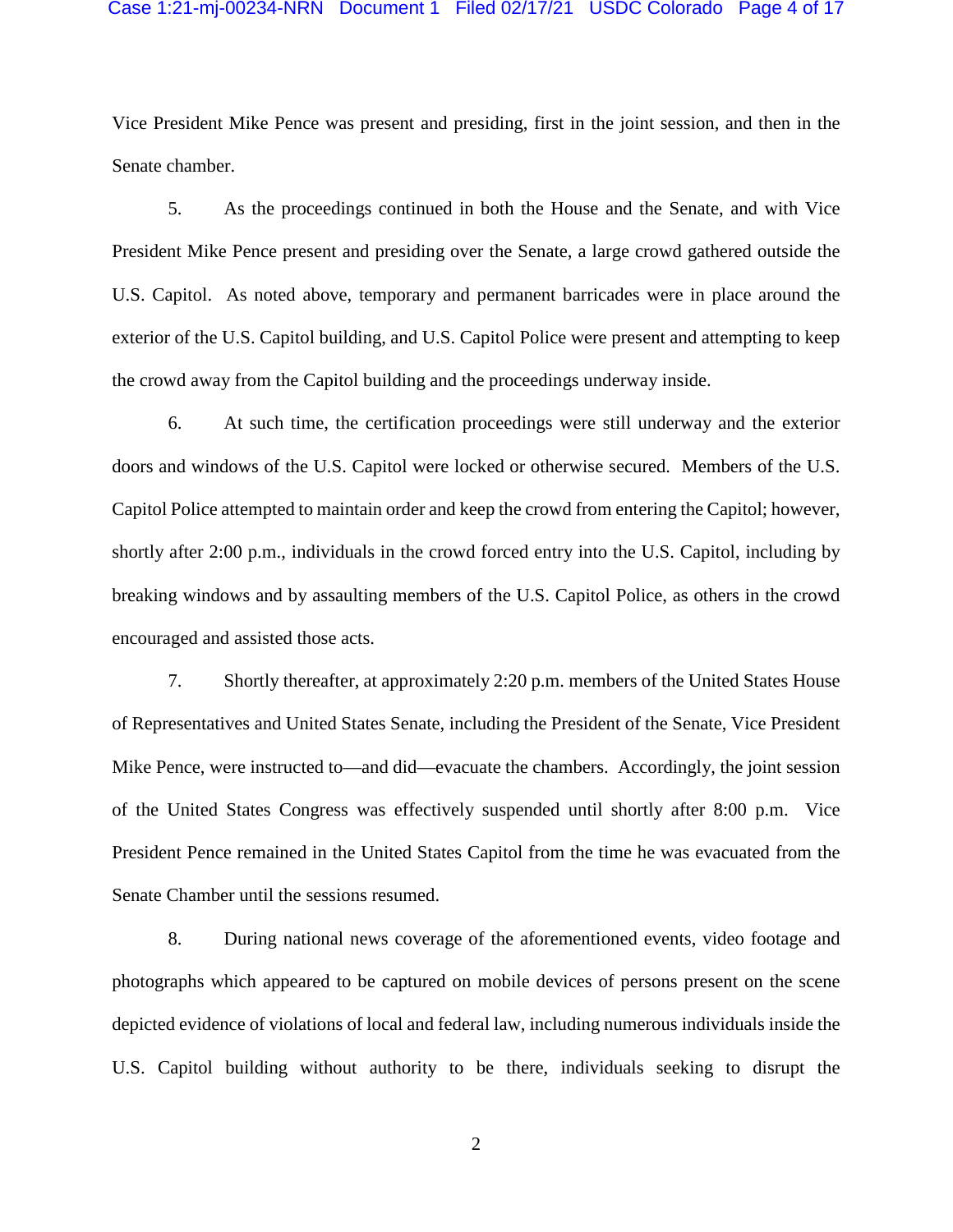Representatives and at least one Senator (such as Speaker of the House Nany Pelosi and Senator Congressional proceedings that day, individuals forcibly assaulting, resisting, and impeding the U.S. Capitol Police and associated Metropolitan Police Department officers, especially those gaining entry through violent assaults, individuals entering the offices of Congressional Jeff Merkley), individuals damaging and/or stealing property, and otherwise engaging in disorderly and disruptive conduct.

## *Facts Specific to Glenn Wes Lee Croy*

 riots. In the course of this Facebook Messenger conversation, Croy told Witness 1, "I was there," the below photograph as "the male on the right." 9. Glenn Wes Lee Croy ("Croy") is one individual who entered the U.S. Capitol building in Washington, D.C. on January 6, 2021. In a conversation conducted over Facebook Messenger, Croy and an individual hereinafter referred to as "Witness 1" discussed the Capitol and sent Witness 1 a picture of himself and another individual inside the U.S. Capitol Building standing in front of an Abraham Lincoln bust statue. This photograph is pasted below this paragraph. Witness 1 provided this information to the FBI and identified Croy as "Wes Croy" in the below photograph as "the male on the right."<br>
3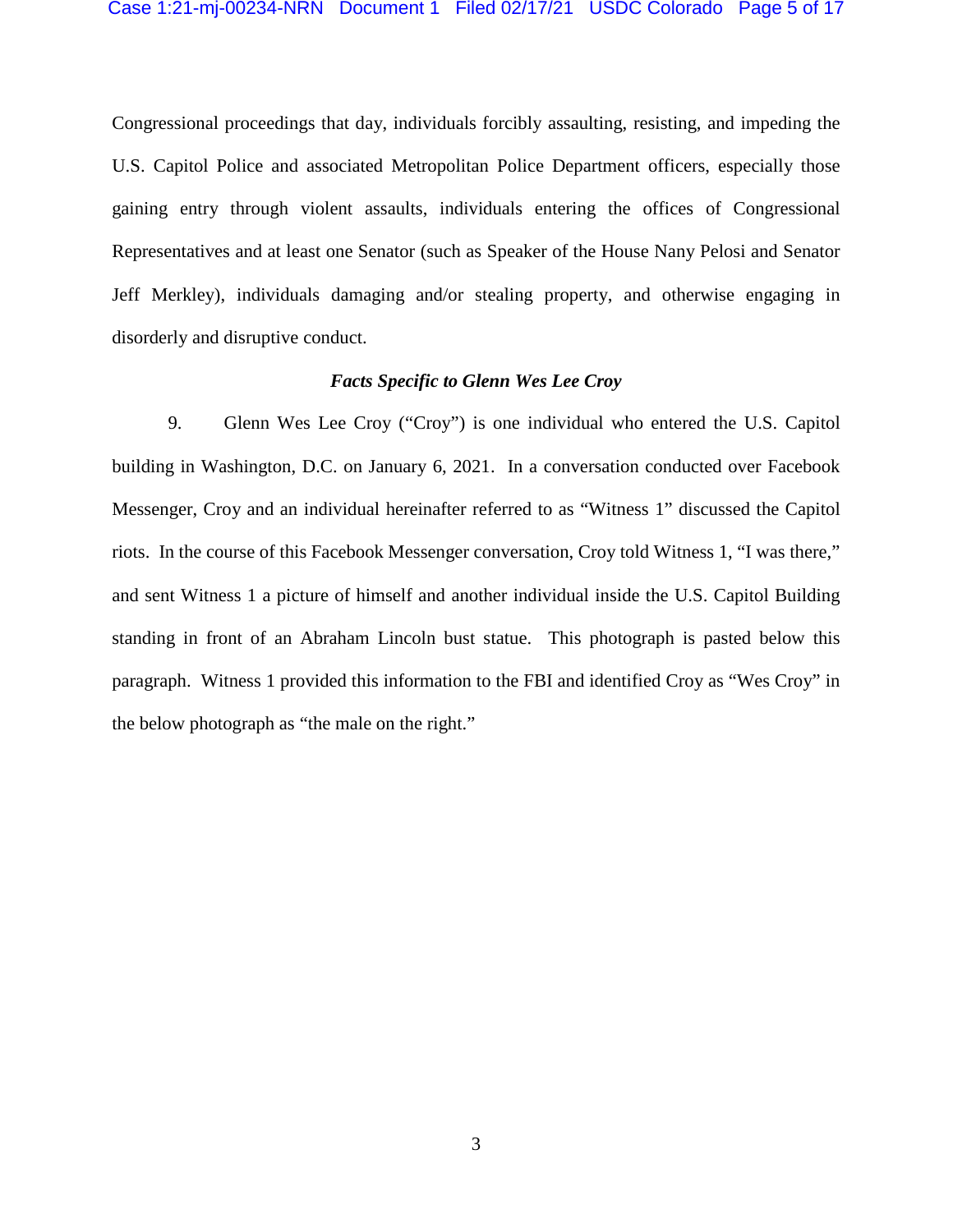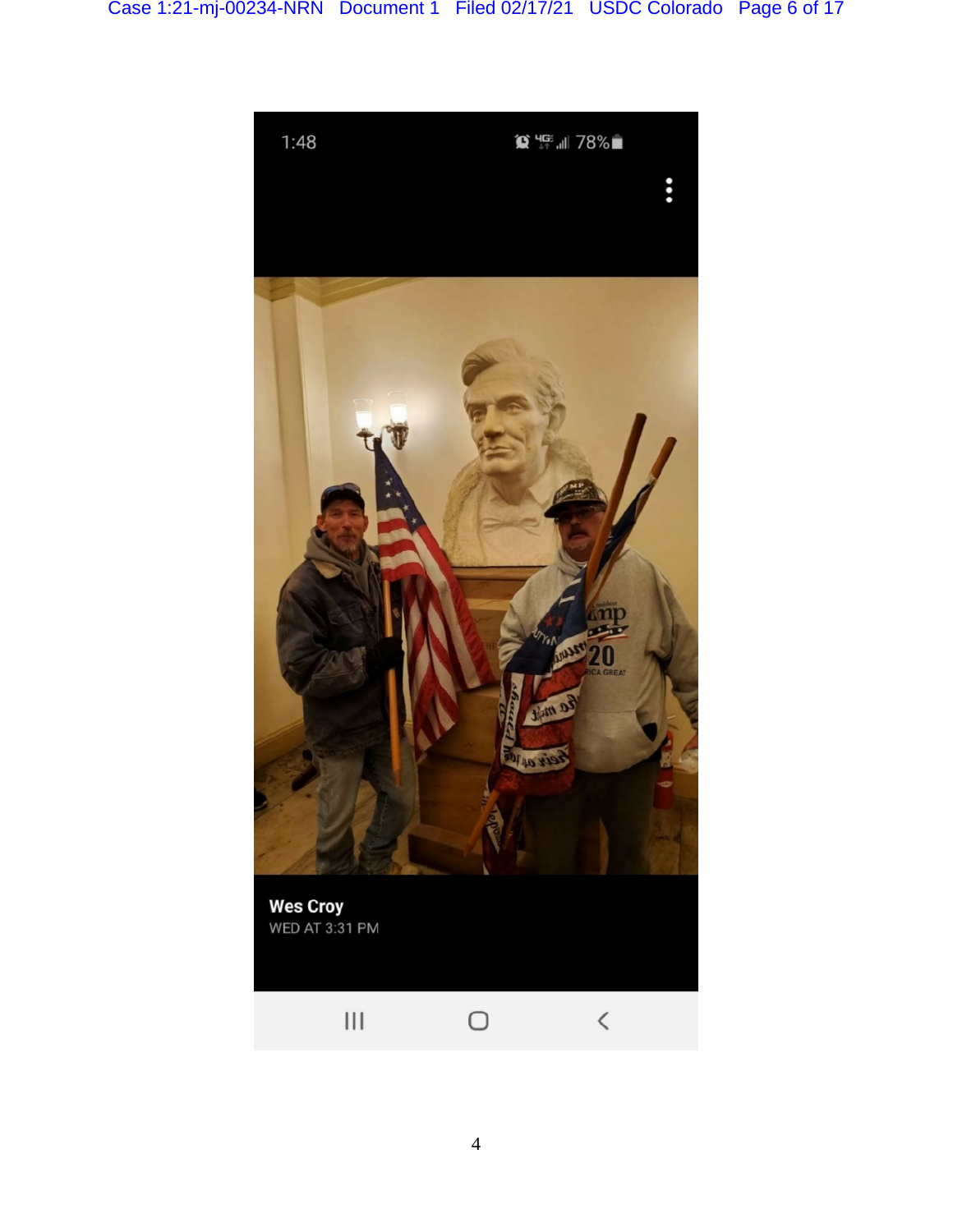#### Case 1:21-mj-00234-NRN Document 1 Filed 02/17/21 USDC Colorado Page 7 of 17

10. The individual on the left of the above photograph has been identified by law enforcement as Terry Lynn Lindsey ("Lindsey"), as discussed below.

11. The FBI has confirmed with the U.S. Capitol Police that the bust statue Croy and Lindsey are standing by appears to be located inside the U.S. Capitol Building. It is titled "Lincoln the Legislator" and rests, according to the Architect of the Capitol's website, in or near the Small House Rotunda in the south wing of the Capitol.

 12. Croy's Facebook profile display name is "Wes Croy". Open source research picture is a picture of a bronze statue of Baphomet. In the Facebook message screenshots provided by Witness 1, the profile picture is the same Baphomet statue with the profile name "Wes Croy". by Witness 1, the profile picture is the same Baphomet statue with the profile name "Wes Croy". Additionally, the FBI viewed a Colorado driver's license photograph of Croy that was taken in identified the user ID of Croy's Facebook account as 100000907014713. Croy's Facebook profile 2019. The individual in the official driver's license photo appears to be the same individual who is standing on the right in the photograph taken in front of the Abraham Lincoln statue.

13. In addition to the above-described Facebook Messenger conversation and shared photograph, Croy also sent Witness 1 videos from inside and outside the Capitol Building. The inside videos show at least one other individual dressing up a statue with a hat and glasses, with other statues already dressed up, and the crowd of people inside the Capitol. The outside video is filmed from the scaffoldings and shows protestors below.

14. As part of the investigation, the FBI obtained body camera footage from the Metropolitan Police Department that appears to show Croy inside the Capitol Rotunda. Screenshots from this body camera footage are pasted below this paragraph, with Croy indicated by a red marking.

5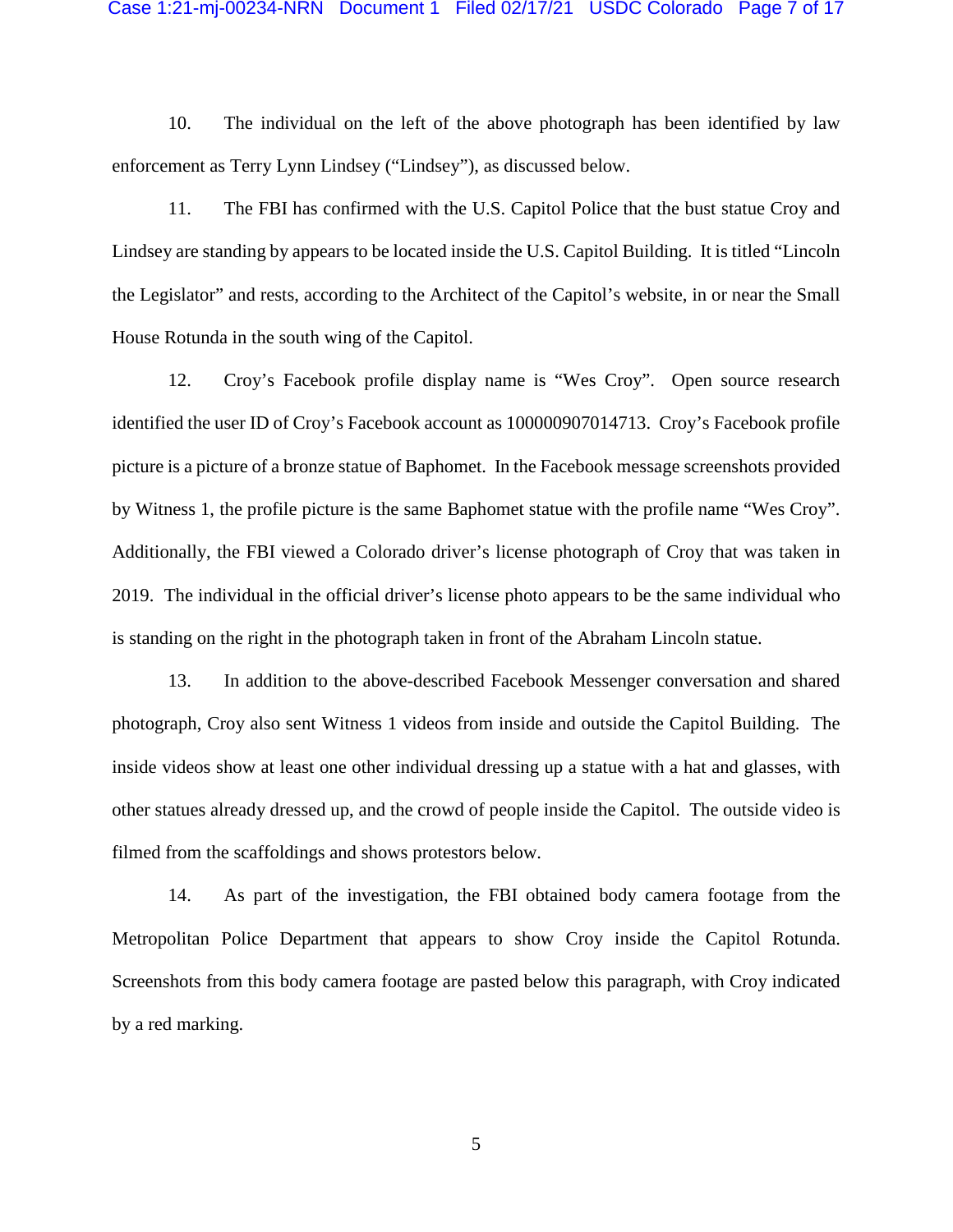

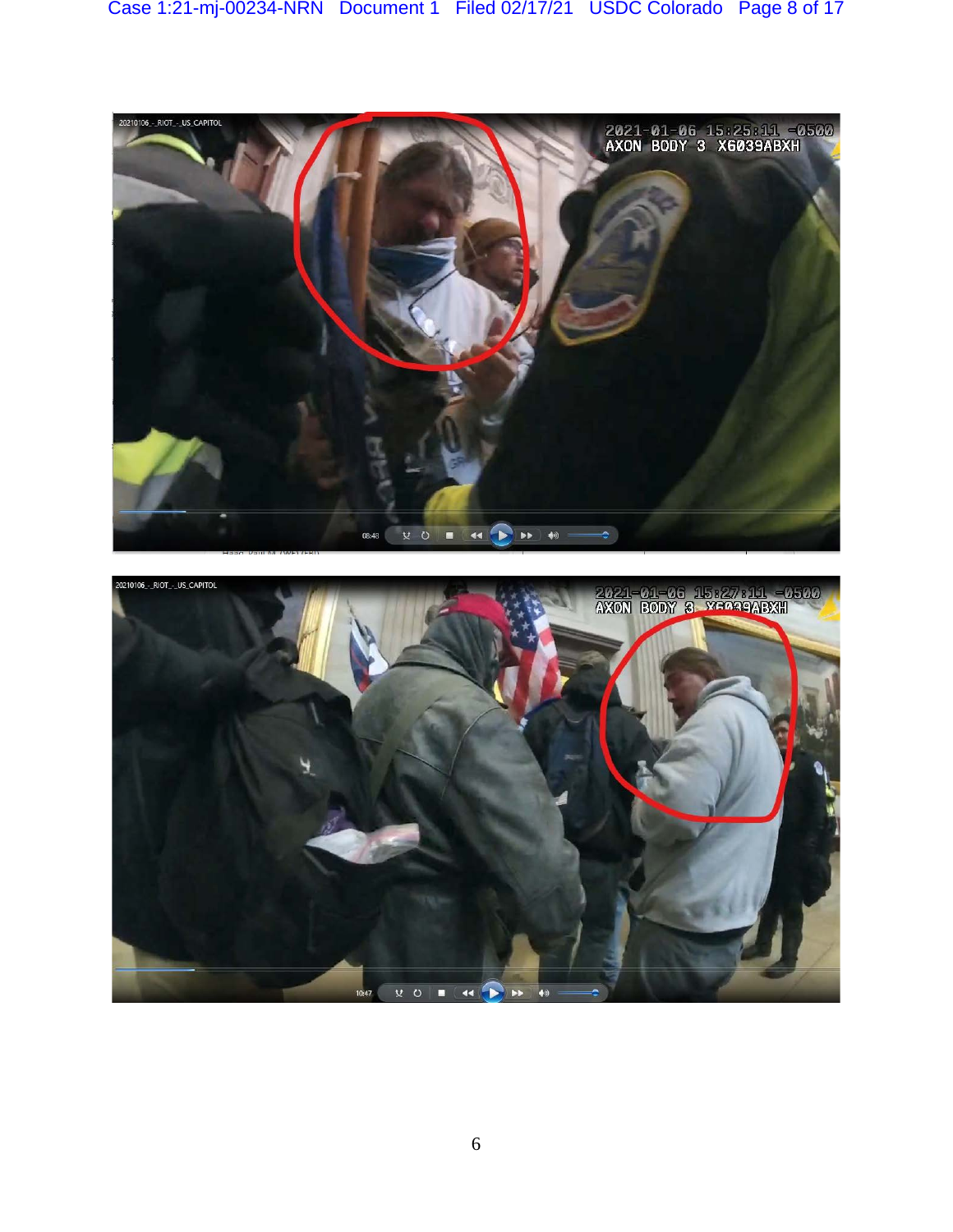

 15. Witness 1 advised that Croy also had a Twitter account by the name "Croy Wes" and/or "LSD". Open source research identified an account in the name of "LSD @croy\_wes". On Donald Trump?" to which LSD @croy\_wes replied, "fellow Coloradan we will be there." It now been deleted. December 27, 2020, LSD @croy\_wes made a reply tweet to Colorado Congresswoman Lauren Boebert. Boebert Tweeted, "Who is going to be in DC on January  $6<sup>th</sup>$  to stand with President appears that both the Twitter account "LSD @croy\_wes" and Facebook account "Wes Croy" have

 associated with the following basic subscriber information: name of Glenn Croy, Google Account 16. Lawfully-obtained Google records show that  $g$ lenncroy70@gmail.com is ID of 163150000000, recovery SMS number of 17193608764, and Account Create Date of 09/07/2016. Open source records indicate that Croy is associated with phone number (719) 360- 8764.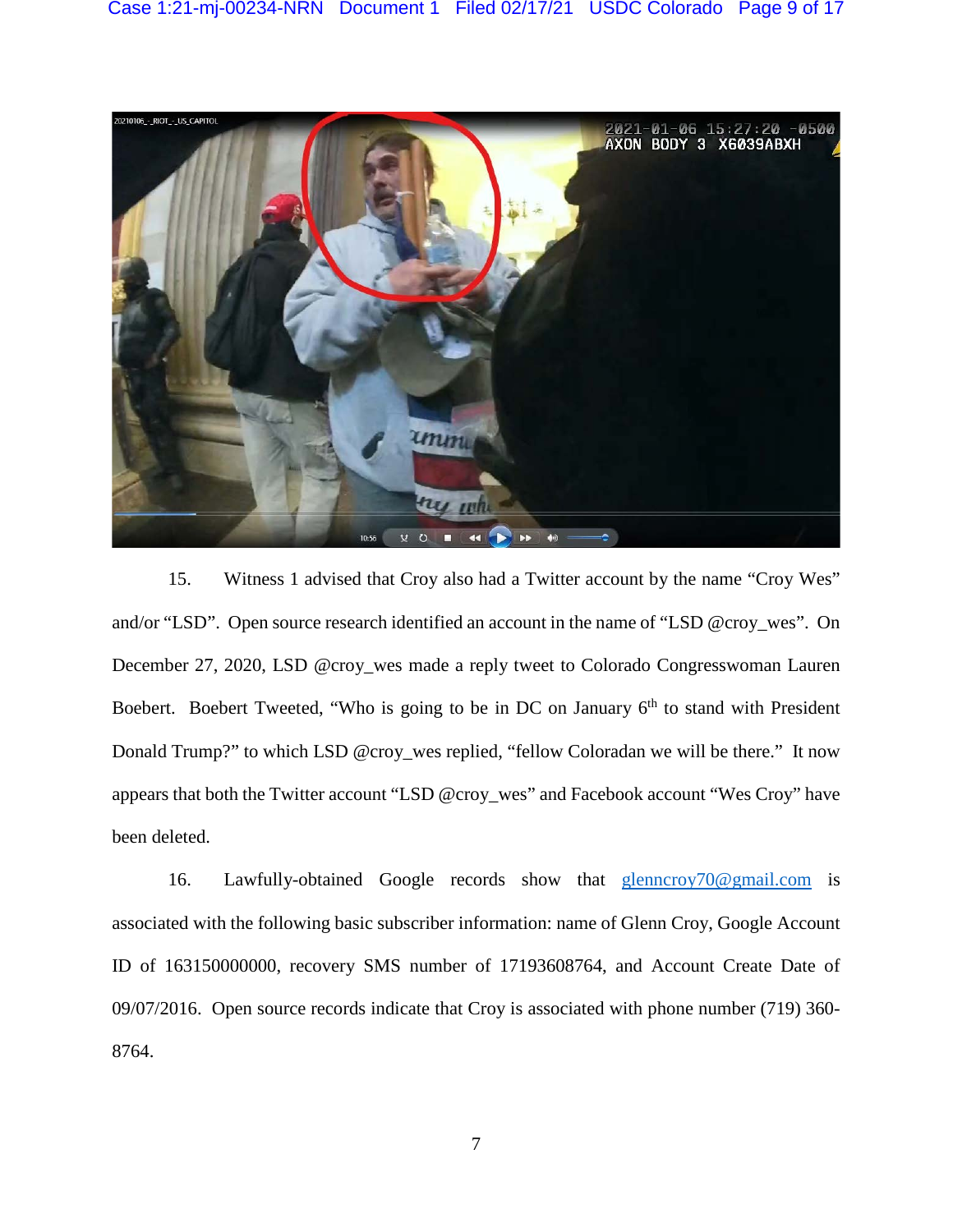#### Case 1:21-mj-00234-NRN Document 1 Filed 02/17/21 USDC Colorado Page 10 of 17

 radius" for each location data point. Thus, where Google estimates that its location data is accurate to within 10 meters, Google assigns a "maps display radius" of 10 meters to the location data point. 17. According to records obtained through a search warrant which was served on Google, a mobile device associated with [glenncroy70@gmail.com](mailto:glenncroy70@gmail.com) was present at the U.S. Capitol on January 6, 2021. Google estimates device location using sources including GPS data and information about nearby Wi-Fi access points and Bluetooth beacons. This location data varies in its accuracy, depending on the source(s) of the data. As a result, Google assigns a "maps display Finally, Google reports that its "maps display radius" reflects the actual location of the covered device approximately 68% of the time.

## *Facts Specific to Terry Lynn Lindsey*

 [tips.fbi.gov,](https://tips.fbi.gov) that Lindsey was involved in the January 6, 2021 breach of the Capitol. The provider of the tip (hereinafter referred to as "Witness 2"), who has met Lindsey, gave photographs to the FBI of Lindsey apparently in the Capitol and holding an American flag in proximity to others. close contacts of Lindsey. Witness 2's tip also included a screenshot of a Facebook profile 18. Terry Lynn Lindsey, date of birth XX/XX/XXXX, is another individual who entered the U.S. Capitol building in Washington, D.C. on January 6, 2021. On January 7, 2021, the day after the above-described events, the FBI received a tip, via its online platform at Judging by their angle and closeness to his person, the photographs appear to have been taken by Lindsey. Witness 2 obtained the photographs from a close contact, who had access to one or more associated with Lindsey (the "Lindsey Profile"), which is in the name "Terry Lindsey". The FBI searched for and identified the Lindsey Profile using the screenshot.

19. Records from Facebook show that the Lindsey Profile is in the name of Terry Lindsey, with (937) 538-8427 as the verified telephone number provided by the Lindsey Profile

8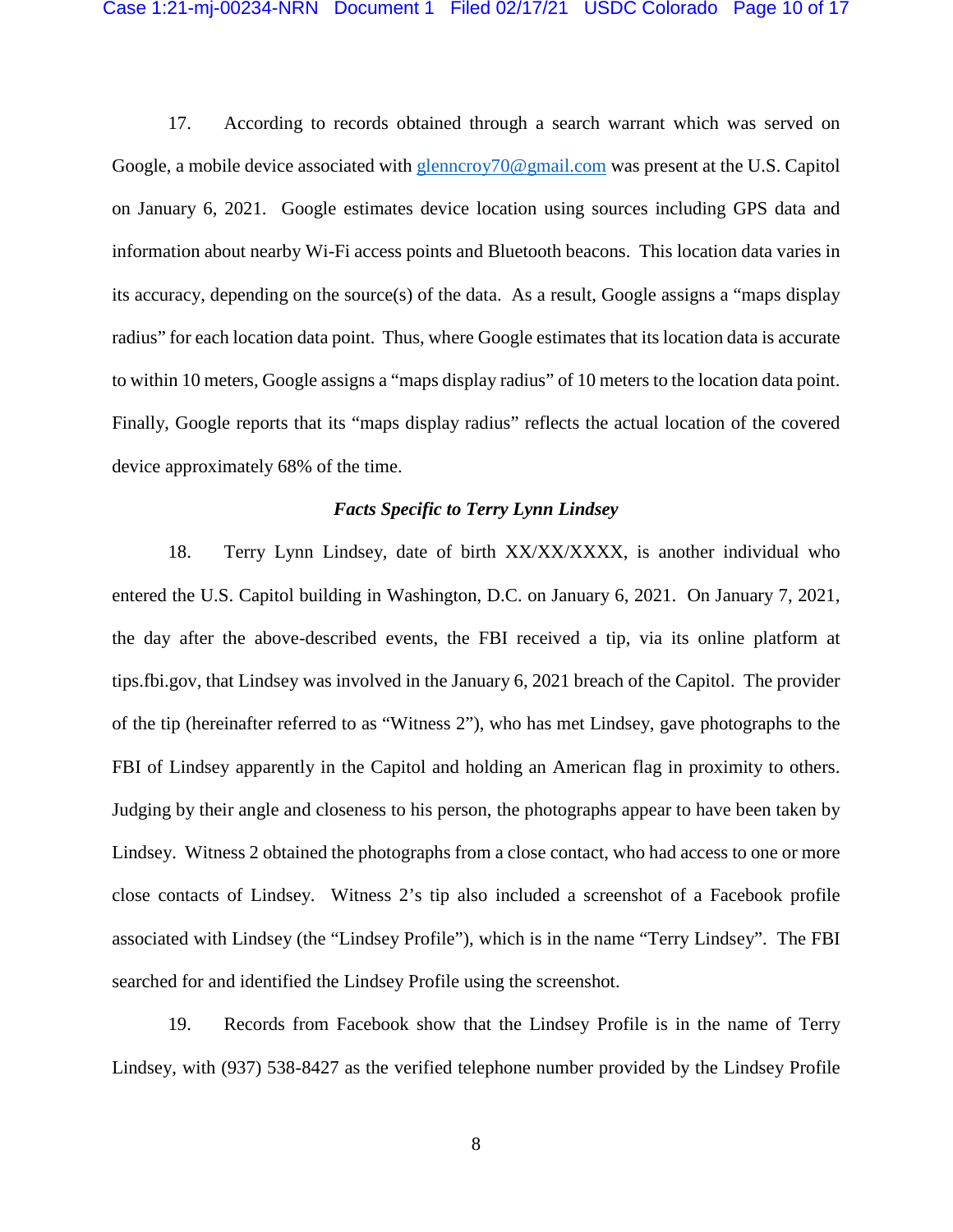#### Case 1:21-mj-00234-NRN Document 1 Filed 02/17/21 USDC Colorado Page 11 of 17

 of birth March 28, 1967. The FBI believes this phone number is a historical number, previously subscribed to another person as of April 8, 2020. A cursory review of open source, Ohio Bureau of Motor Vehicle records, and commercial databases, did not reveal a link between Lindsey and the current subscriber. The profiles of Lindsey and Croy were "friends" on Facebook prior to the apparent deletion of Croy's account. holder. Per open-source research, that telephone number is associated with Terry L. Lindsey, date assigned to and/or used by Lindsey. Records obtained from Sprint indicated the number was

 photograph of Lindsey dated December 12, 2019. The FBI compared these two photographs to the online tip and Lindsey Profile, and the FBI believes the individual in all the aforementioned 20. In addition, the FBI obtained official photographs of Terry Lynn Lindsey, date of birth XX/XX/XXXX. One photograph was from the Ohio Bureau of Motor Vehicles and dated May 5, 2015, their most recent photograph of Lindsey. A second photograph was a police the photographs associated with the online tip and the Lindsey Profile. The individual in the official and police photographs appeared to be the same as that in the photographs associated with photographs is in fact the same individual, Terry Lynn Lindsey.

 21. Review of the Lindsey Profile revealed photographs, posts, and commentary evidencing Lindsey's participation in the January 6, 2021 breach. For example, on January 4, 2021, the following post appeared on the Lindsey Profile: "Going to D.C. anyone I know going give me a shout out." Further posts to the Lindsey Profile from January 5, 2021, subsequently informed others of Lindsey's apparent location along the way, stating, "Just hit West Virginia"; "Just got to Pennsylvania"; and "In Maryland". These posts to the Lindsey Profile are pasted below.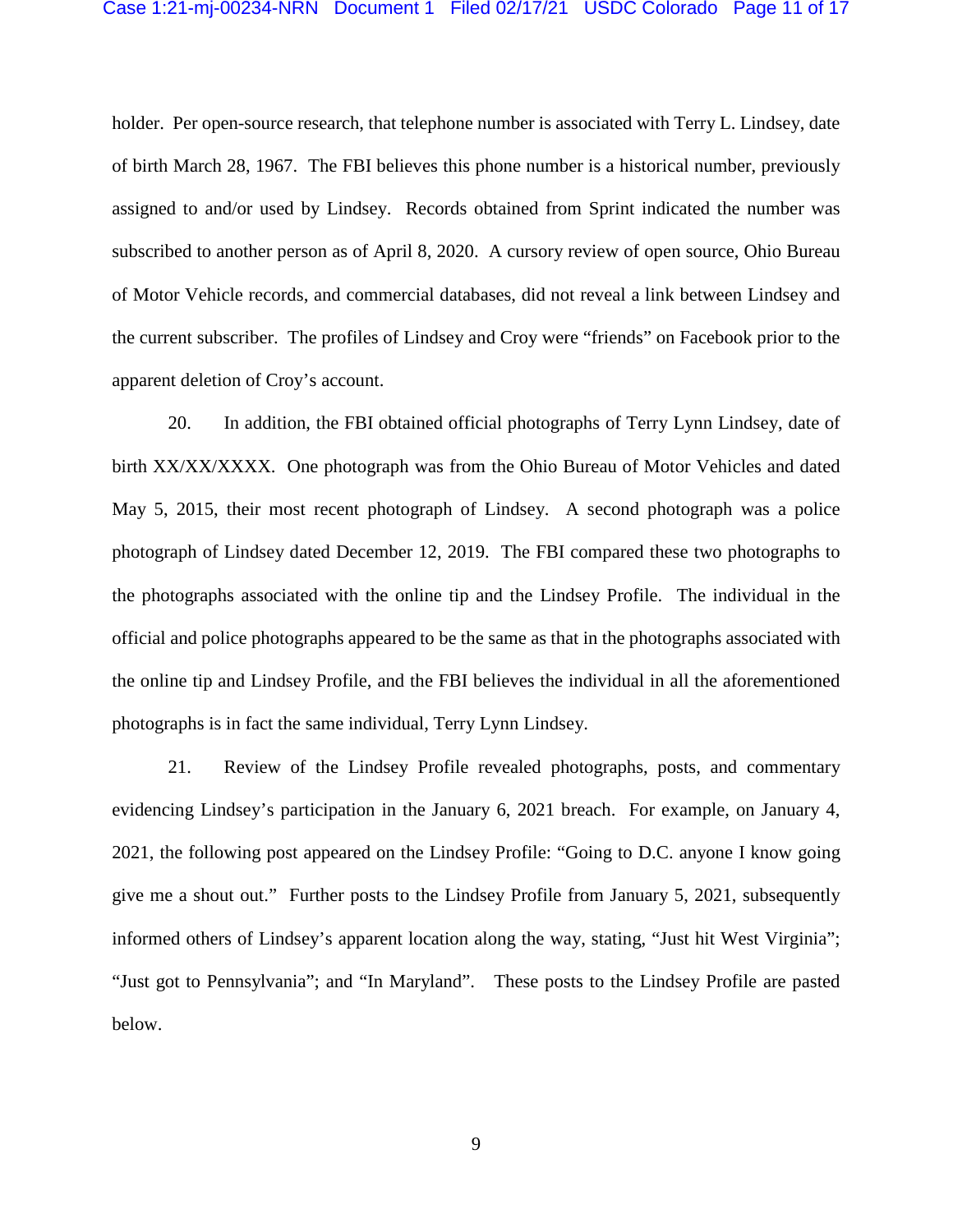Case 1:21-mj-00234-NRN Document 1 Filed 02/17/21 USDC Colorado Page 12 of 17

**Terry Lindsey**<br>January 4 at 129 ... January 4 at 1201 PM · @ Going to D.C anyone I know going give me a shout out.







 22. On January 6, 2021, various photographs were posted to the Lindsey Profile, ostensibly taken by Lindsey and near the Capitol among a crowd consistent with the events of that day. One such photograph showing Lindsey himself is included here.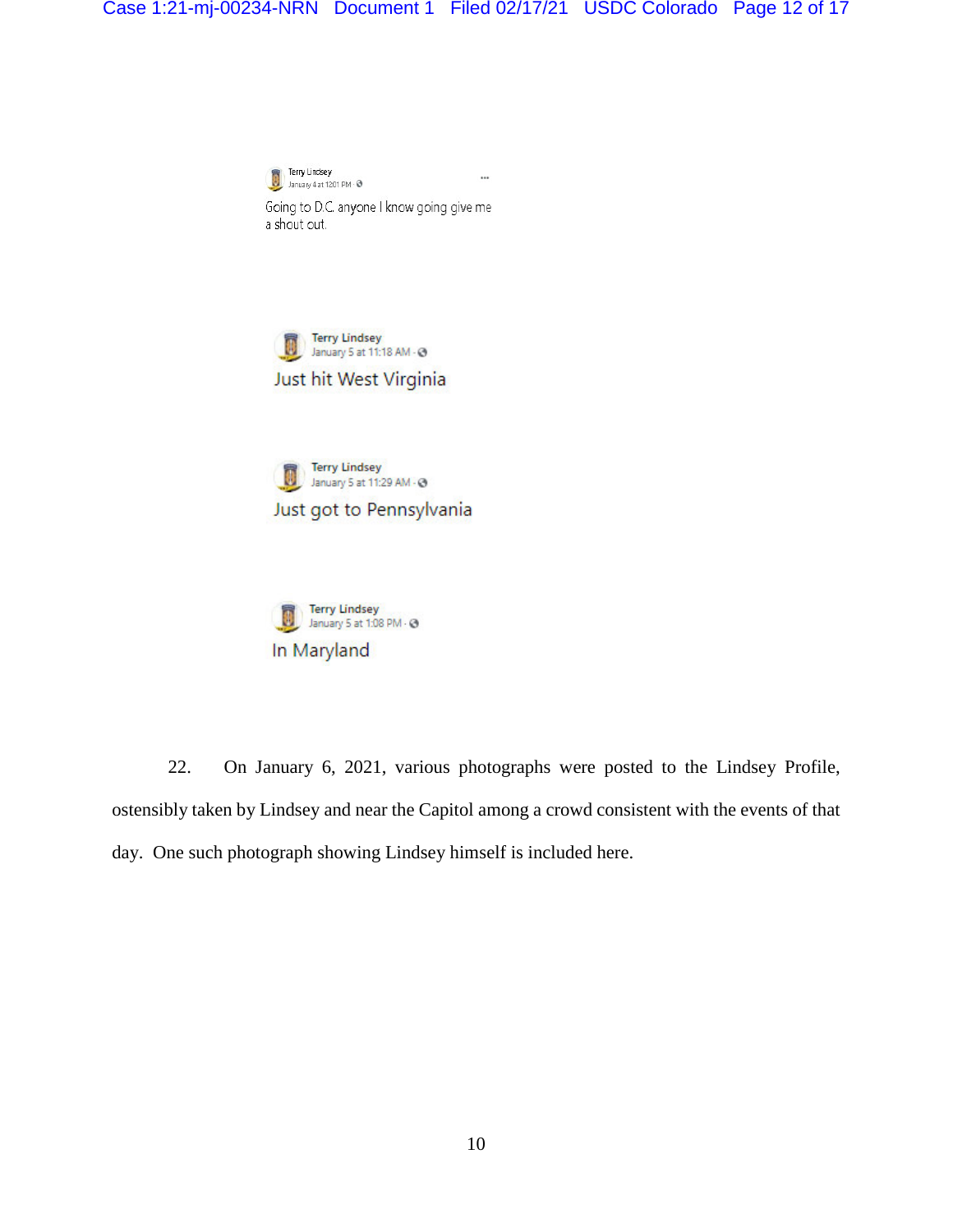

 photograph, Lindsey held an American flag and stood next to another individual who was also holding some type of flag and wearing Trump-branded clothing. This post is pasted below, along with a post to the Lindsey Profile bearing a substantially similar or identical photograph with a 23. At approximately 3:38 p.m., another photograph of Lindsey was posted to the Lindsey Profile with the caption, "Inside the Capitol". The photograph is indoors in surroundings consistent with the Capitol, next to the "Lincoln the Legislator" bust described above. In this caption, "Notice how peaceful we were inside the Capitol. Don't believe the news we didn't start shit". Lindsey is the man standing on the left in the photographs, and the FBI believes Croy is the man on the right, as discussed above.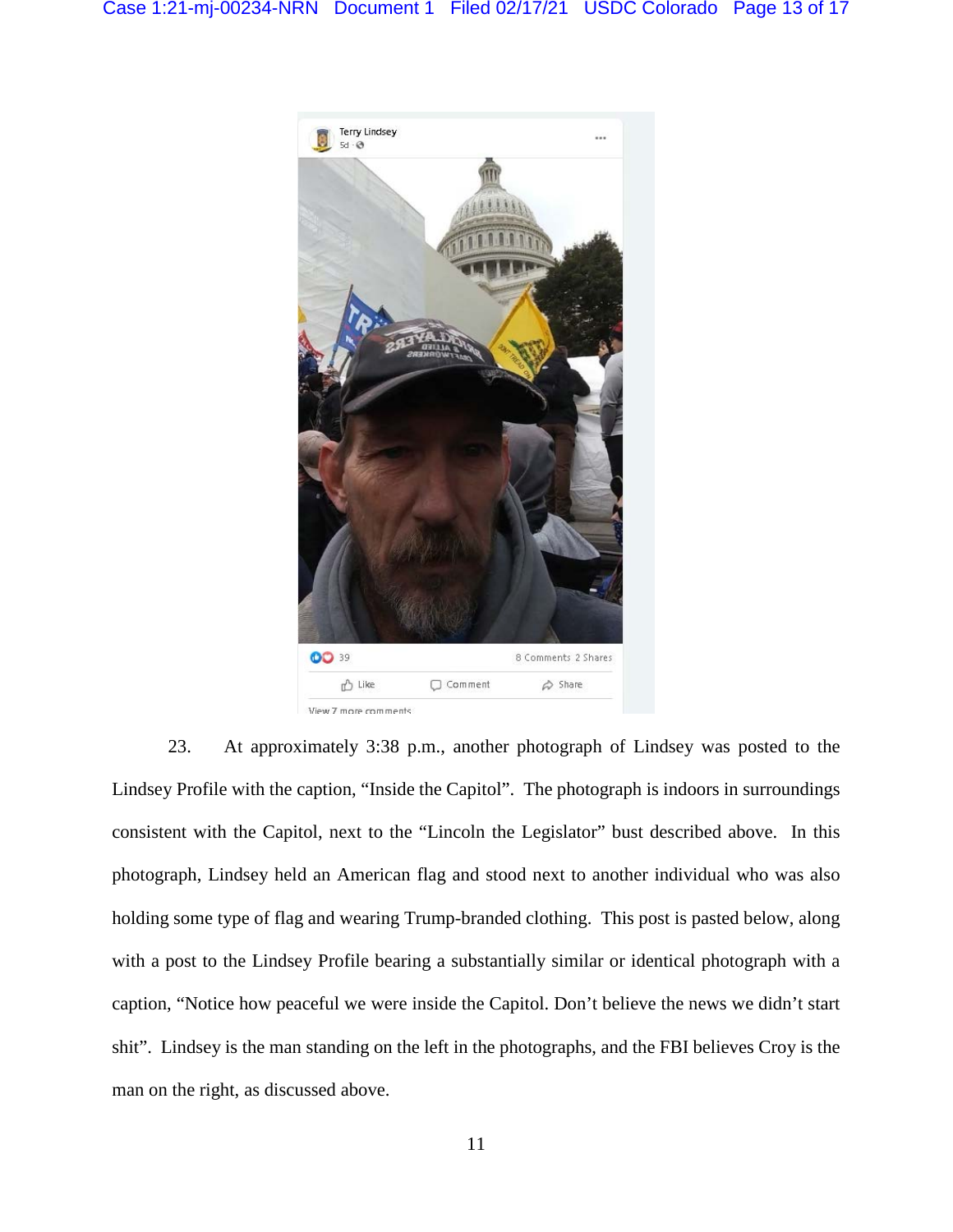

 24. Lindsey and Croy also appeared in a video placing them in a building that appears January 6, 2021. The video was originally posted to the social-media site Parler. It was consistent with the Capitol, among a crowd that appears and sounds consistent with the events of subsequently published online by an open-source investigative journalism site, at which the FBI viewed it, as part of a chronological compilation of footage posted to Parler on or about January 6, 2021.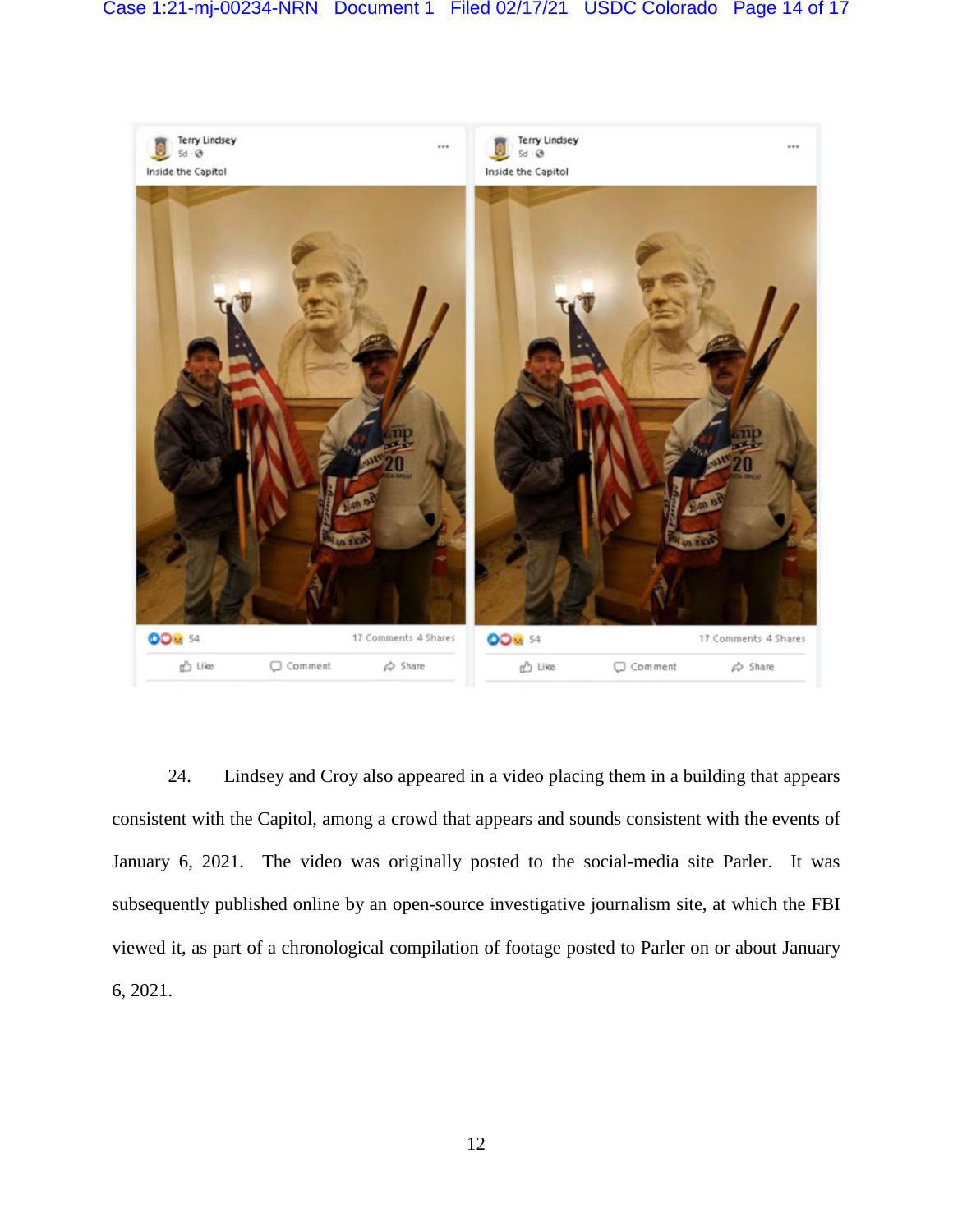## Case 1:21-mj-00234-NRN Document 1 Filed 02/17/21 USDC Colorado Page 15 of 17

 25. The Metropolitan Police Department body camera footage described above that captured Croy also briefly captured Lindsey inside the Capitol Rotunda. A screenshot from the body camera footage is pasted below, with Lindsey indicated by a red oval.



 26. Lindsey posted to the Lindsey Profile the night of January 6, 2021 as follows: "To all yens who don't like what happened today you are being brainwashed .i was there it was good until the D.C. police". This post from the Lindsey Profile is pasted below, in redacted form to remove identifying information of another individual.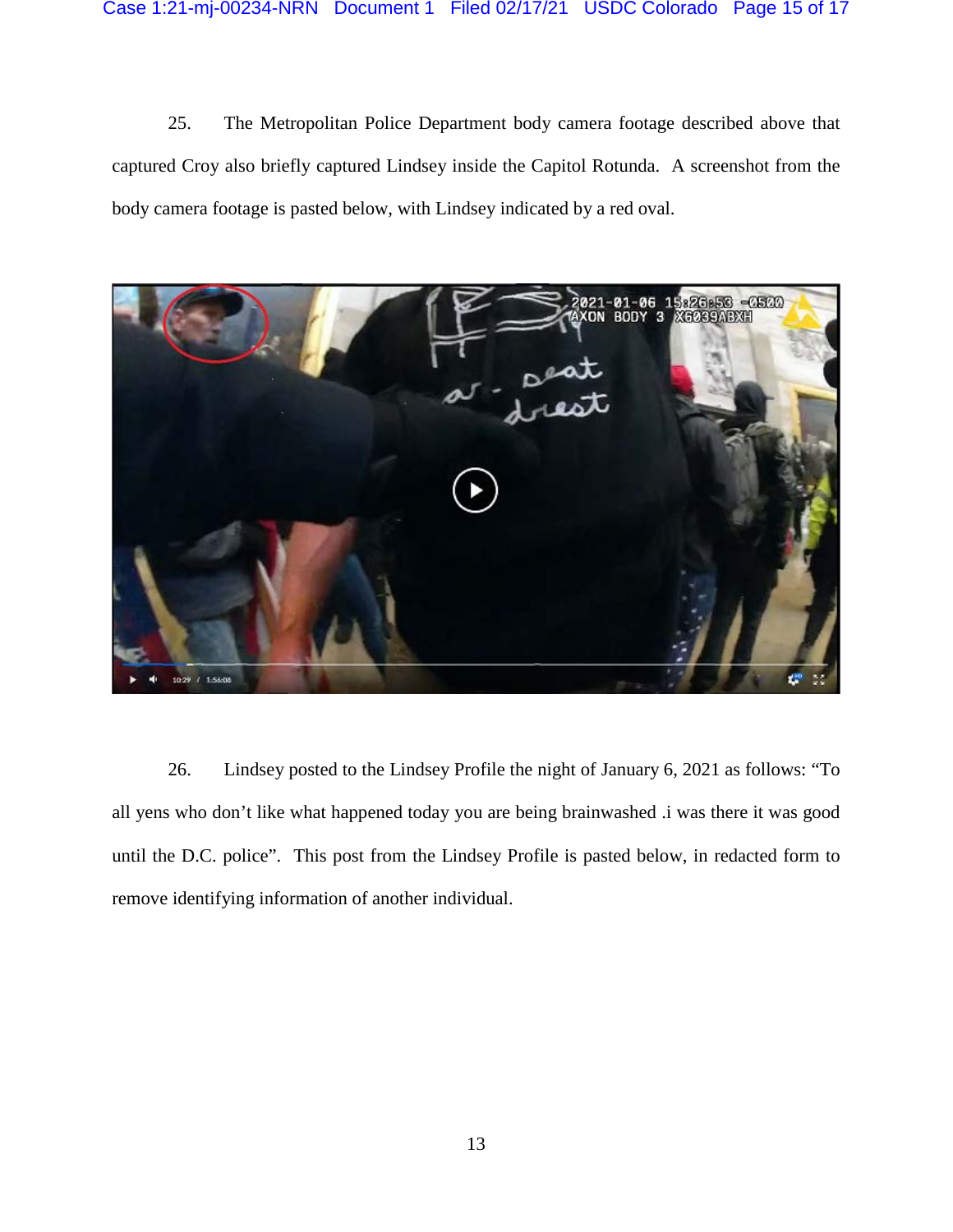

 January 4, 2021 post that stated "Going to D.C. anyone I know going give me a shout out.", responded to a question of when he was traveling by writing, "Leaving Dayton in the a.m. not commissioned officer in charge, a leadership position within the military, and "pax" is military 27. Finally, Lindsey posted several suggestions that he traveled to Washington, D.C. and entered the Capitol Building with at least one other person. In addition to the aforementioned photographs and video footage with Croy, Lindsey, in the comments section of the aforementioned ncoic just pax." Another FBI agent has informed me that "ncoic" is an abbreviation for nonslang meaning passenger and/or person. Also, at approximately 11:08 p.m. on January 6, 2021, Lindsey posted, "All I know is my D.C. roommates snoring like I don't know what."

that Croy and Lindsey each violated 18 U.S.C.  $\S 1752(a)(1)$  and (2), which makes it a crime to (1) 28. Based on the foregoing, your affiant submits that there is probable cause to believe knowingly enter or remain in any restricted building or grounds without lawful authority to do so; and (2) knowingly, and with intent to impede or disrupt the orderly conduct of Government